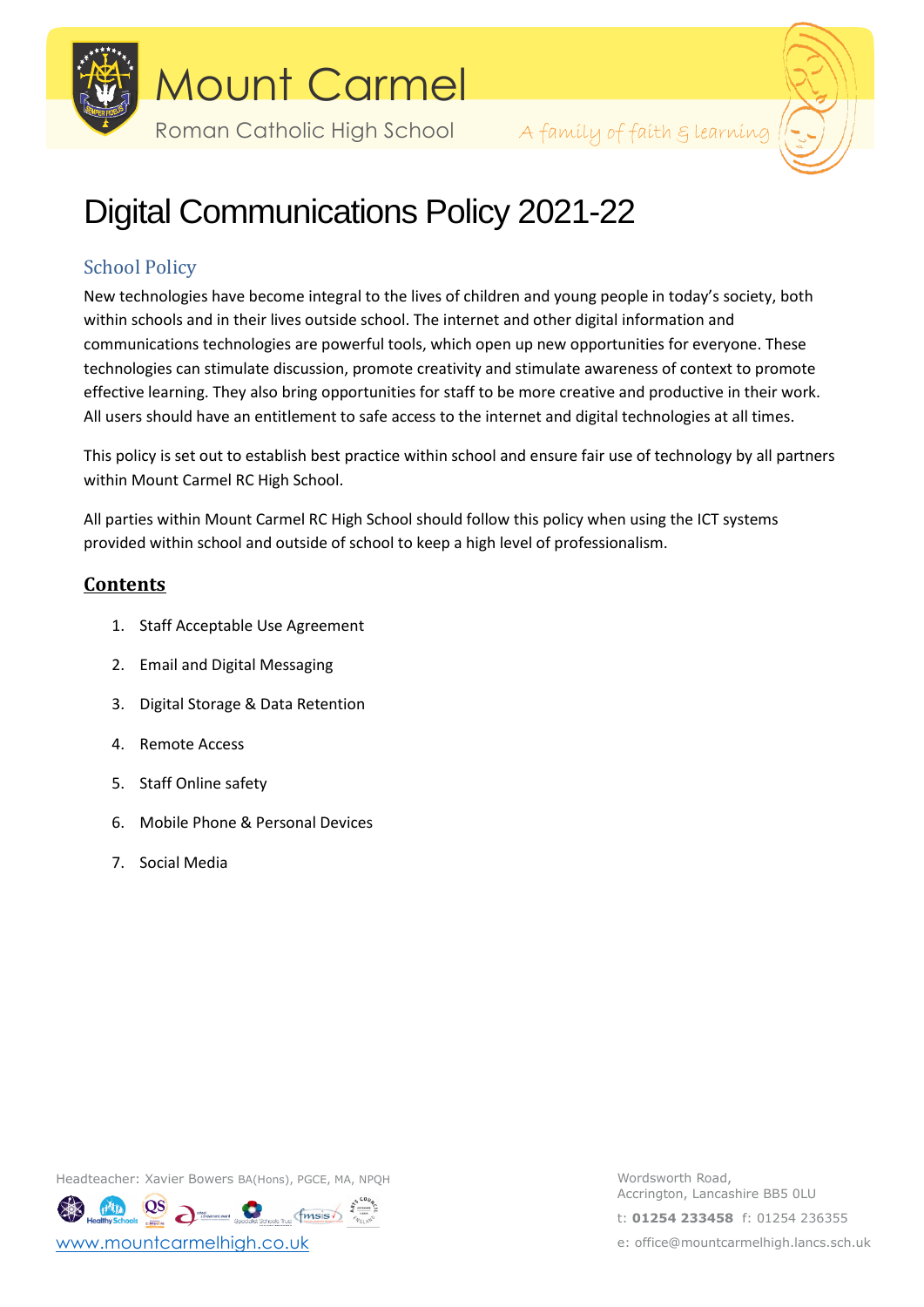



# *1. Staff Acceptable Use Agreement*

# This Acceptable Use Agreement is intended to ensure:

- that staff and volunteers will be responsible users and stay safe while using the internet and other communications technologies for educational, personal and recreational use.
- that school systems and users are protected from accidental or deliberate misuse that could put the security of the systems and users at risk.
- that staff are protected from potential risk in their use of technology in their everyday work.

The school will try to ensure that staff and volunteers will have good access to digital technology to enhance their work, to enhance learning opportunities for students learning and will, in return, expect staff and volunteers to agree to be responsible IT users.

# Acceptable Use Agreement

I understand that I must use school systems in a responsible way, to ensure that there is no risk to my safety or to the safety and security of the systems and other users. I recognise the value of the use of digital technology for enhancing learning and will ensure that students / pupils receive opportunities to gain from the use of digital technology. I will, where possible, educate the young people in my care in the safe use of digital technology and embed online safety in my work with young people.

# For my professional and personal safety:

- I understand that the school reserves the right to monitor my use of the school digital technology and communications systems.
- I understand that the rules set out in this agreement also apply to use of these technologies (e.g. laptops, email, VLE etc.) out of school, and to the transfer of personal data (digital or paper based) out of school.
- I understand that the school digital technology systems are primarily intended for educational use and that I will only use the systems for personal or recreational use within the policies and rules set down by the school. Staff are permitted to use IT facilities for personal use at the discretion of the headteacher but must abide by the Acceptable Use Agreement and Digital Communications Policy at all times.
- I will not disclose my username or password to anyone else, nor will I try to use any other person's username and password. I understand that I should not write down or store a password where it is possible that someone may steal it.
- I will immediately report any illegal, inappropriate or harmful material or incident, I become aware of, to the appropriate person.
- I will abide by the school's Digital Communications Policy at all times.

Headteacher: Xavier Bowers BA(Hons), PGCE, MA, NPQH Wordsworth Road,

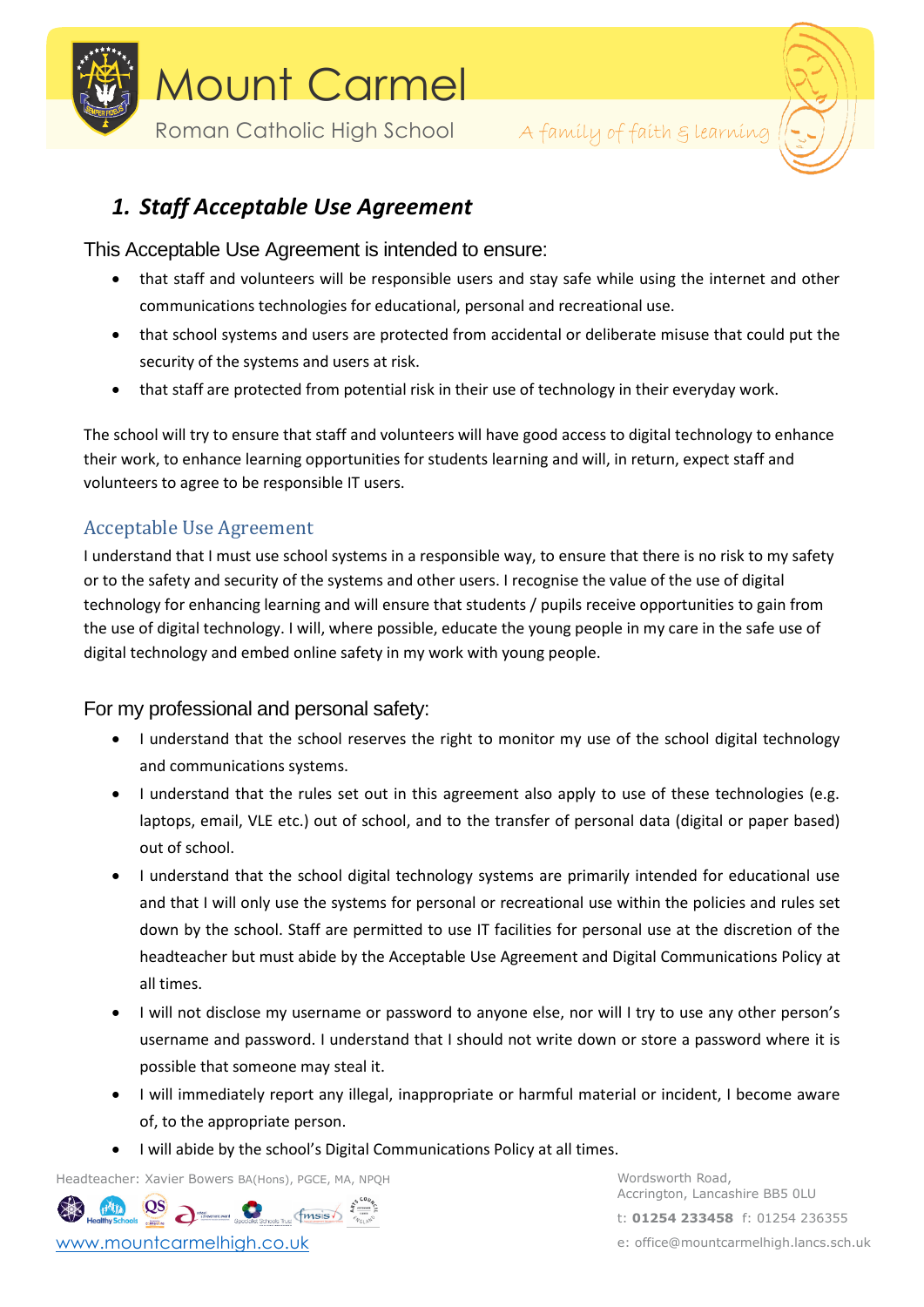



I will be professional in my communications and actions when using school ICT systems:

- I will not access, copy, remove or otherwise alter any other user's files, without their express permission.
- I will communicate with others in a professional manner, I will not use aggressive or inappropriate language and I appreciate that others may have different opinions.
- I will ensure that when I take and / or publish images of others I will do so with their / their parents' or carers' permission. I will record these images in line with the schools Digital Communications Policy. Where these images are published (eg on the school website / VLE) it will not be possible to identify by name, or other personal information, those who are featured.
- I will only communicate with pupils and parents / carers using official school systems i.e your Mount Carmel assigned email address. Any such communication will be professional in tone and manner. I will not engage in any on-line activity that may compromise my professional responsibilities.

# The school and the local authority have the responsibility to provide safe and secure access to technologies and ensure the smooth running of the school:

- When I use my mobile devices (laptops / tablets / mobile phones / USB devices etc) in school, I will follow the rules set out in this agreement, in the same way as if I was using school equipment. I will also follow any additional rules set by the school about such use.
- I will ensure that any such devices are protected by up to date anti-virus software and are free from viruses.
- I will not use personal email addresses on the school ICT systems.
- I will not open any hyperlinks in emails or any attachments to emails, unless the source is known and trusted (due to the risk of the attachment containing viruses or other harmful programmes)
- I will not try to upload, download or access any materials which are illegal (child sexual abuse images, criminally racist material, adult pornography covered by the Obscene Publications Act) or inappropriate or may cause harm or distress to others.
- I will not try to use any programmes or software that might allow me to bypass the filtering / security systems in place to prevent access to such materials.
- I will not try (unless I have permission) to make large downloads or uploads that might take up internet capacity and prevent other users from being able to carry out their work.
- I will not install or attempt to install programmes of any type on a machine, or store programmes on a computer, nor will I try to alter computer settings, unless I have permission from the Network Manager
- I will not disable or cause any damage to school equipment, or the equipment belonging to others.

Headteacher: Xavier Bowers BA(Hons), PGCE, MA, NPQH WORD WORDSWORTH Road,

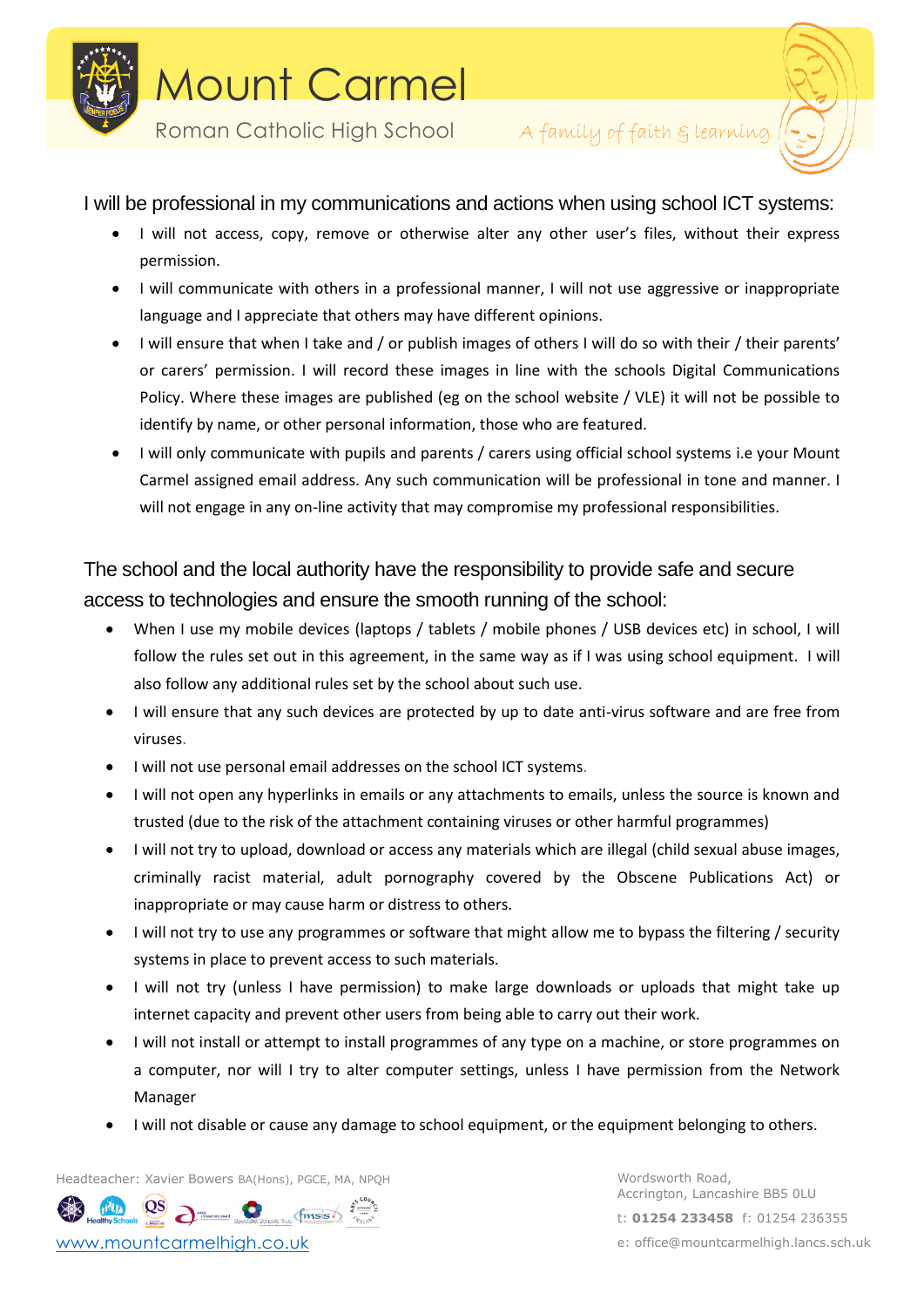

Roman Catholic High School A family of faith glearning



- I will only transport, hold, disclose or share personal information about myself or others, as outlined in school Data Protection Policy. Where digital personal data is transferred outside the secure local network, it must be encrypted. Paper based Protected and Restricted data must be held in lockable storage.
- I understand that Data Protection Policy requires that any staff or student data to which I have access, will be kept private and confidential, except when it is deemed necessary that I am required by law or by school policy to disclose such information to an appropriate authority.
- I will immediately report any damage or faults involving equipment or software, however this may have happened.

When using the internet in my professional capacity or for school sanctioned personal use:

- I will ensure that I have permission to use the original work of others in my own work
- Where work is protected by copyright, I will not download or distribute copies (including music, software and videos).

I understand that I am responsible for my actions in and out of the school:

- I understand that this Acceptable Use Agreement applies not only to my work and use of school digital technology equipment in school, but also applies to my use of school systems and equipment off the premises and my use of personal equipment on the premises or in situations related to my employment by the school
- I understand that if I fail to comply with this Acceptable Use Agreement, I could be subject to disciplinary action. This could include a warning, a suspension, referral to Governors and / or the Local Authority and in the event of illegal activities the involvement of the police.
- I understand the school may exercise its right to monitor and ensure transparency in the use of the school's information systems and Internet access to intercept e-mail and to delete inappropriate materials where it believes unauthorised use of the school's information system may be taking place or the system may be being used for criminal purposes or for storing unauthorised or unlawful text, imagery or sound.
- I understand that the use of computer systems, including browsing history is monitored and stored for up to 60 days in line with our Digital Communications Policy. The school may exercise its right to monitor and ensure transparency in the use of the school's information systems and Internet access to intercept e-mail and to delete inappropriate materials where it believes unauthorised use of the

Headteacher: Xavier Bowers BA(Hons), PGCE, MA, NPQH WORD WORDSWORTH Road,

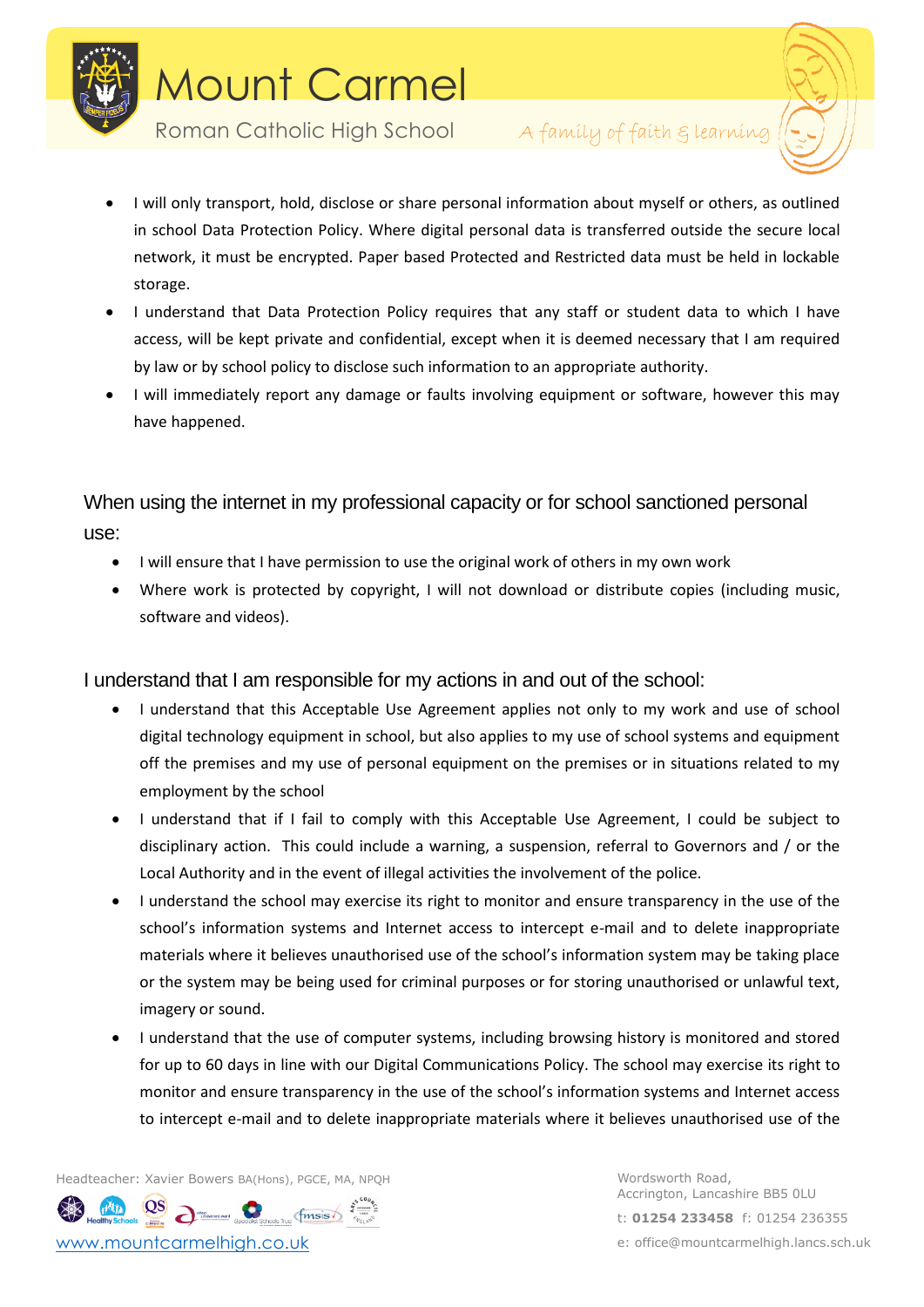



school's information system may be taking place. In certain cases, we may be required to share this information with the relevant authorities as required by law.

I have read and understand the above and agree to use the school digital technology systems (both in and out of school) and my own devices (in school and when carrying out communications related to the school) within these guidelines.

# *2. Email and Digital Messaging*

*The proliferation of email traffic over the last few years has allowed us to communicate more efficiently and effectively. We are entering an even greater period of email use as students and parents now also have the ability to benefit from this form of communication. In order to ensure that all parties (staff, pupils and parents) continue to find email use effective and not too burdensome, we ask that the guidelines listed below are adhered to.*

# **Email etiquette**

- Try to decide if you are sending an email for the purposes of information giving, or for some other reason. Information giving is definitely the best use of email - but be careful with any other purpose, particularly any that involves emotion!
- Avoid using email for complaining or venting this is not an appropriate use of the medium. Don't use email as an excuse to avoid personal contact. A simple 'rule of thumb' is to ask yourself if you would say what you have written directly to the person.
- Humour can also be easily misinterpreted, especially sarcasm. Try to avoid it unless you know the recipient very well.
- Try to keep the email as a whole brief, and to include a clear subject line as a header so people can identify swiftly whether or not it is relevant to them.
- Double check everything you write, as errors can be harder to spot at certain times of the day, when you are rushing or when you are occupied by other things.
- Check to whom you are sending the email before sending it. Bear in mind that the 'Reply to all' option should only be selected if you really need everyone on the distribution list to see your reply. This should be used sparingly.
- Please also think carefully before using the CC option. Only use it when necessary and in the understanding that it does not require a direct response but is for background information only.

Headteacher: Xavier Bowers BA(Hons), PGCE, MA, NPQH WORD WORDSWORTH Road,

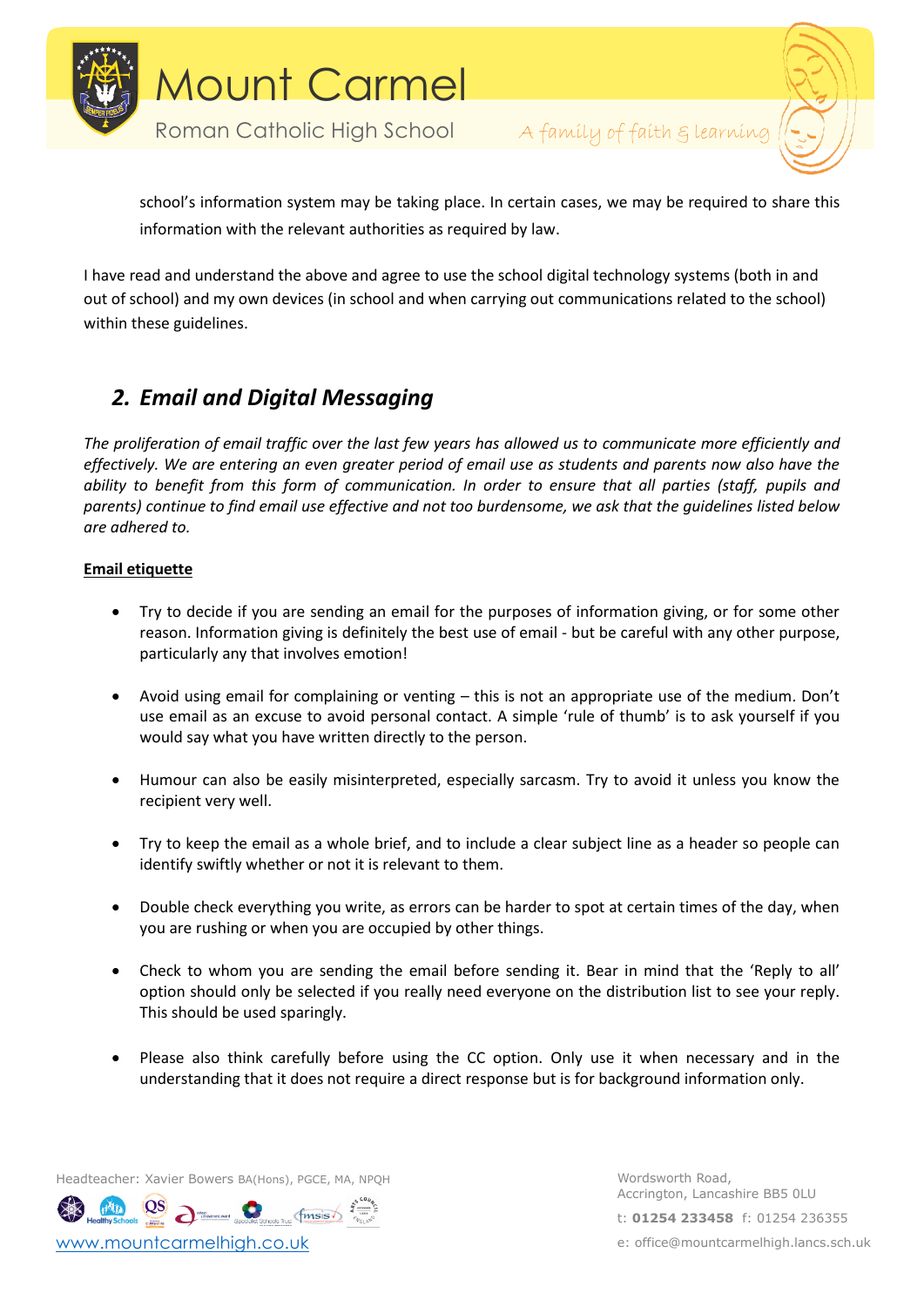

Roman Catholic High School A family of faith g learning



- If you are writing about more than one subject, do so in separate emails to avoid confusion. Messages are more easily missed if embedded in a long, wide-ranging missive. The best approach is to re-read your email to check for clarity before you send it.
- Make sure that you are clear as to what the purpose of the email is. Do you require specific action, or is the email for information only?
- If the email you are sending requires specific action you should ensure that it is sent a minimum of 24 hours\* (or 48 hours\* where substantive action is needed) in advance of any deadline so that the recipient(s) are given sufficient notice. \*Excludes weekends.
- Please note that defamatory or abusive emails should not be responded to. The receipt of such emails should be reported to your line manager.

# **Staff email**

## **To staff**

Why? Think carefully about whether you actually need to send that email, sometimes we are just shifting work from ourselves to others. Can the answer be found through some other means? Would waiting until you can speak in person actually be more effective?

When? **Staff should, where possible, avoid sending any emails before 7am and after 7pm on weekdays.** Staff should avoid sending emails during the weekend unless absolutely necessary. Many of us choose to work outside these times but it is very easy to save the email in draft form. You can then send your drafts the next day. It is also possible to schedule an email to be sent within these times.

Who? Avoid sending emails to staff members to whom it is not relevant. It is easy to set up email groups if you regularly send emails to specific groups of staff. **Please try not to use the 'All Staff' email unless it is absolutely necessary** - the noticeboard in the staffroom or staff briefing might be more appropriate. **When replying to emails please be careful not to select the 'REPLY ALL' option (unless necessary to do so)** but click the drop-down arrow and select reply and add any intended recipients.

## **To pupils**

Why? Email is a great way to send resources to pupils and to collect work from them. Ensure that you are clear with your pupils about what constitutes appropriate email use, for example that formal language and protocols are adhered to. Avoid responding to straightforward pupil requests. It is important that pupils still come and speak to us if they have an issue and don't just fill up staff inboxes with simple questions.

When? Be careful not to email pupils outside the school day or when they are engaged in someone else's lesson. Again, this can be avoided by saving emails to draft and sending them when you have the pupils with you, before school or at lunch time, or when staff are free. This will avoid disturbing other teachers' lessons.

Staff should ensure that they use pupils' school email addresses ONLY. The use of personal addresses would leave staff members extremely vulnerable. Therefore, for the protection of members of staff, pupils' personal email addresses MUST NOT be used.

Headteacher: Xavier Bowers BA(Hons), PGCE, MA, NPQH WORD WORDSWORTH Road,

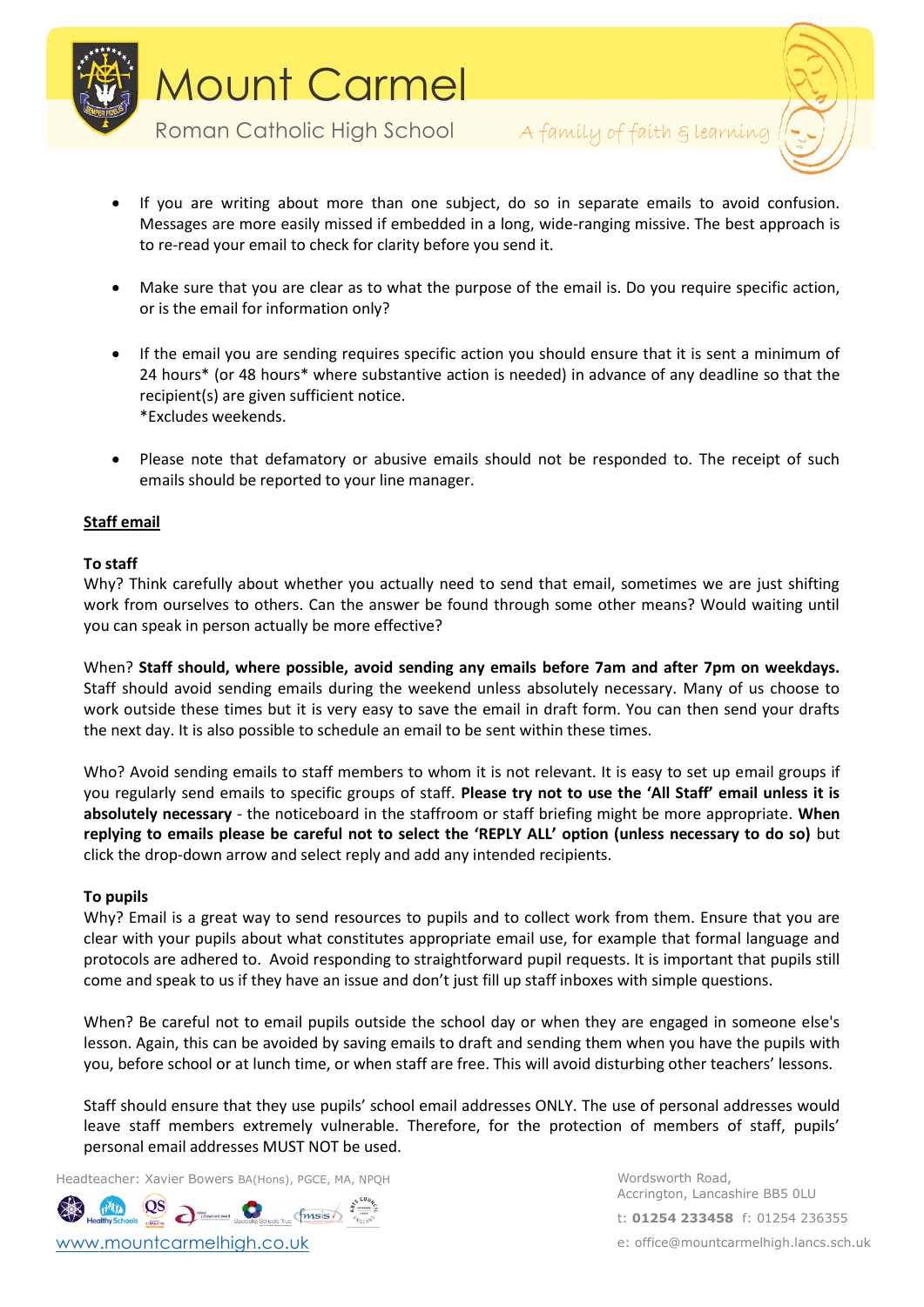

Roman Catholic High School A family of faith & learning



## **To parents**

If a parent sends you an email, you should aim to respond fully by phone or email within 48 hours (excluding weekends). Full contact details should be included so that parents know with whom they are communicating - particularly if out of normal school hours. If an email from a parent is offensive in tone, or if the content would be better dealt with by another member of staff, the email should be forwarded to your line manager within 24 hours.

As far as possible, email communication with parents should be positive. If there is any sensitive information to share, communication should be undertaken either by phone or, preferably, face to face via a meeting organised specifically to address concerns.

Clearly, in addition to parents, members of staff often have cause to email a wide range of recipients. It must be ensured that all emails intended for external recipients are appropriately formal and professional in their content and tone.

## **Pupil to staff email**

Pupils should make sure that they use the school email addresses of staff members at all times, and NEVER their personal ones. They should also consider whether it is really necessary to be contacting staff in this way - would it be more appropriate to see them face to face at the next opportunity? Email should not be used as an excuse by pupils to avoid speaking to their teachers.

The best use of email is for simple, factual information - emailing staff is a privilege not to be abused, and should be treated as such. Pupils should ensure that basic rules of politeness are maintained.

Pupils must ensure that they include their name and form group on all communication. The easiest way to do this is to ensure that they have a clear 'signature' at the base of the email.

## **Parent to staff email**

When a concern or query arises, parents should communicate with the Curriculum Leader or Head of Year in the first instance either by telephone through the school office, or by using the 'Contact Us' page on the school website.

Parents are requested not to email members of staff directly even if their email addresses are known, unless there is a pre-agreed arrangement between the teacher and the parent. If parents are unsure as to how to direct a website message, they should contact the main office for assistance. Parents should include their child's name and form in the message, as well as the phone number upon which they wish to be contacted.

We request that parents refer all school-related matters back to the school, and do not approach other pupils or contact other parents directly about such issues. We are interested in working with parents to create solutions. Contacting other pupils or parents can complicate and even exacerbate problems, whereas referring a concern immediately to school will expedite a resolution. If parents have a complaint to make, they should contact the appropriate Curriculum Leader to discuss the best way in which to do this. The parent may be asked to put his or her concerns in writing. If so, an email to the appropriate person would be an efficient way in which to do this.

Headteacher: Xavier Bowers BA(Hons), PGCE, MA, NPQH WORD WORDSWORTH Road,

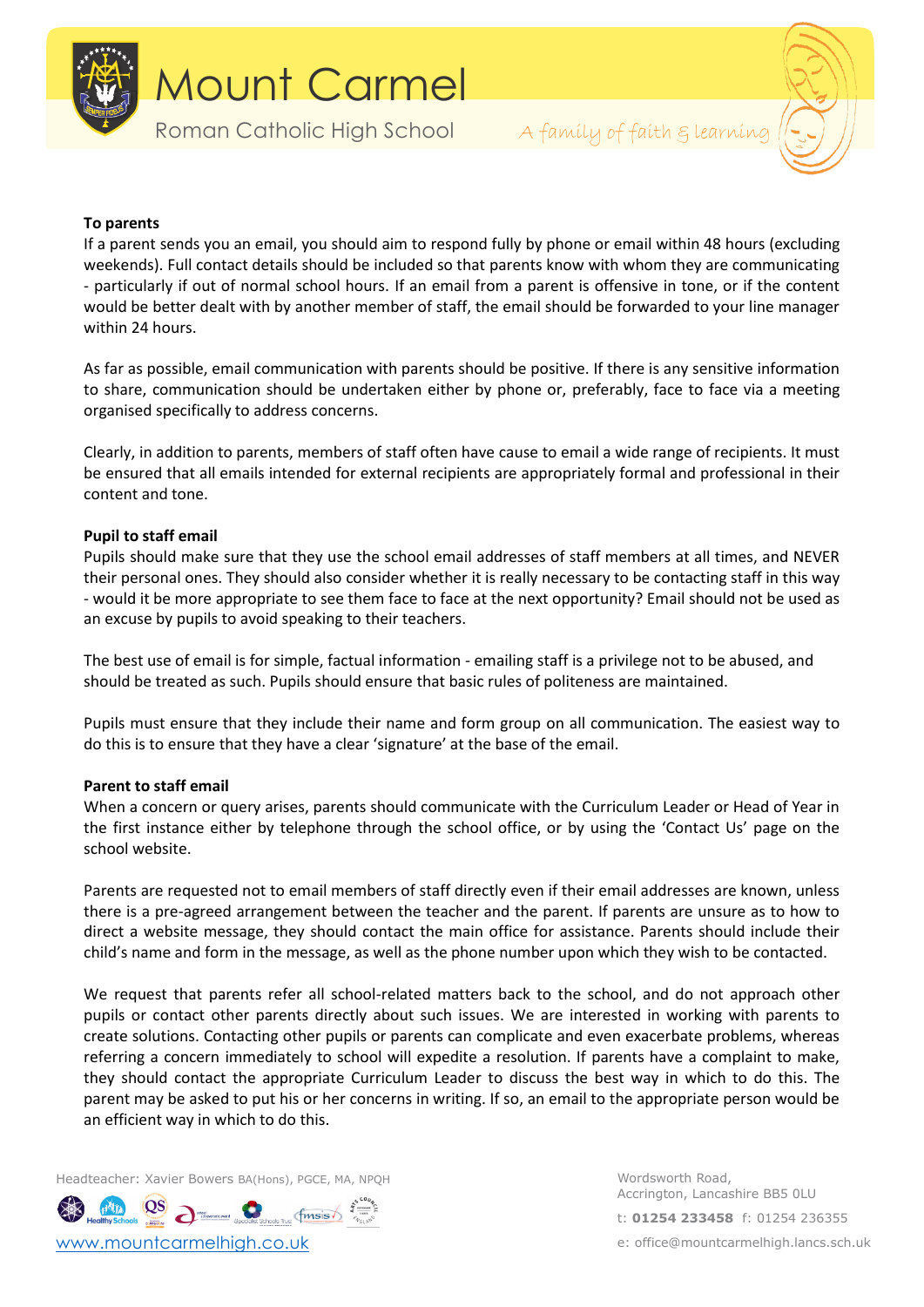

Roman Catholic High School A family of faith & learning



Due to the difficulties of arranging interviews with teachers during the timetabled teaching day, parents are requested to seek a mutually convenient meeting time with the staff member involved to discuss concerns. It is recommended that parents suggest two or three possible times at which they can be available and members of staff will reply at their earliest convenience.

## **Chain Mail**

Staff should avoid sending chain mails like jokes, funny images etc. The sending of such emails is highly inappropriate and unprofessional in the workplace.

## **Spam/Phishing Emails**

Any emails received asking you to 'Check your account' or 'Provide bank details' are more than likely malicious emailed designed to gain access to your accounts or bank accounts, emails like this should be deleted immediately. **Do Not Click Any Hyperlinks.** If anybody is unsure please forward to the Network Manager and they will advise accordingly.

## **Email on Mobile Devices**

Where possible staff should refrain from having emails on mobile devices to minimise the risk of a data breach and to assist with having a healthy work/life balance.

If staff are to use email on mobile devices, email should only be used on a password protected device

Staff should only access emails via the official **Microsoft Outlook** app available on both Apple Store and Google Play.

## **Staff are not permitted to have access to emails on their mobile devices if a device password is not set.**

If staff lose their mobile device containing school emails, whether personal or school owned device, staff **must** report this to the Data Protection office and Network Manager immediately, no later than 24 hours.

Mount Carmel RC High School reserve the right to remotely wipe ANY mobile device containing Work emails, for the purpose of preventing a data breach, for example a lost or stolen phone.

Headteacher: Xavier Bowers BA(Hons), PGCE, MA, NPQH WORD WORDSWORTH Road,

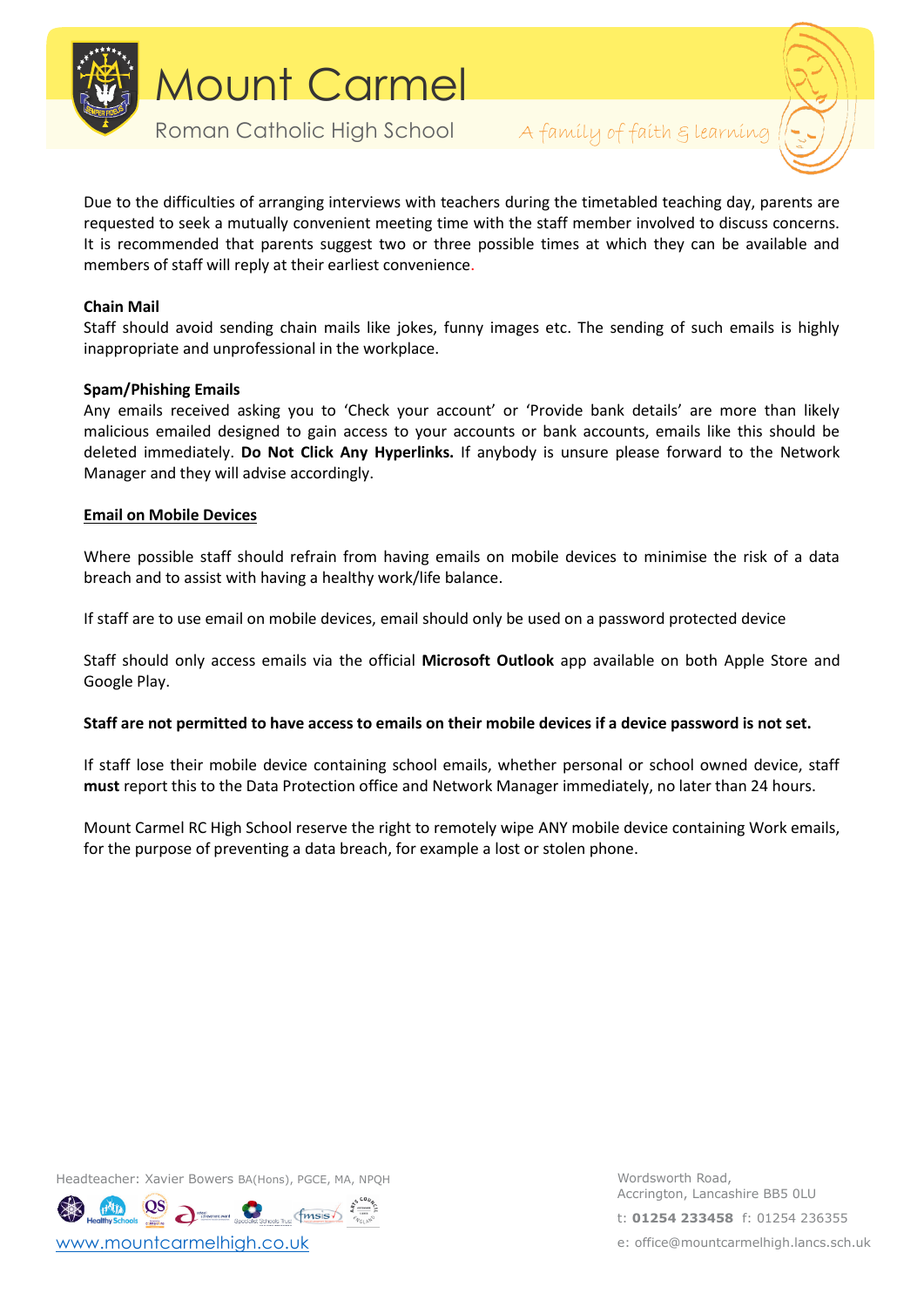



# *3. Digital Storage and Data Retention*

# **Data Storage**

Information Technology and computers have become vital within the education sector over the past few years, and as the demand for technology increases, so does the need for larger data storage solutions.

Although we have adequate resources in place, staff should be mindful of how much storage they are consuming on the network as it is a finite resource shared across the school.

Staff should follow these rules along with the *ICT Acceptable Use Agreement*

- Personal files with no relation to work such as photos, videos, movies, MP3s and other files are not permitted on the network. These can be stored on OneDrive for backup if required.
- Backups of Pendrives are not permitted on the network.
- Illegal or copyrighted materials must not be stored on the network.
- Staff should delete old files no longer required, especially photos and videos of past pupils
- Departmental Folders is for sharing of resources only, anyone can view these files and could potentially delete them. Staff should use their home areas for storing of work materials you don't wish to be shared.
- Confidential data should not be shared on Departmental Folders, unless absolutely necessary and stored in a specific protected folder created by the IT Department
- At the end of each term, staff should delete any unwanted files they know they will not need again especialy old work from past pupils who have now left.

## **Digital Account/Data Retention and Deletion**

The following will set out how long we keep files and folders on the network before being deleted, for both staff and pupils.

## **Pupils**

## Retention Period: **6 Months**

Pupil accounts are disabled on the day of the final Year 11 exam and archived for approximately 6 months.

All files and folders relating to pupil accounts, including coursework, will be kept for upto 6 months to allow time for ex-pupils to request their personal work or to allow a remark of coursework should evidence be needed.

Headteacher: Xavier Bowers BA(Hons), PGCE, MA, NPQH WORD WORDSWORTH Road,

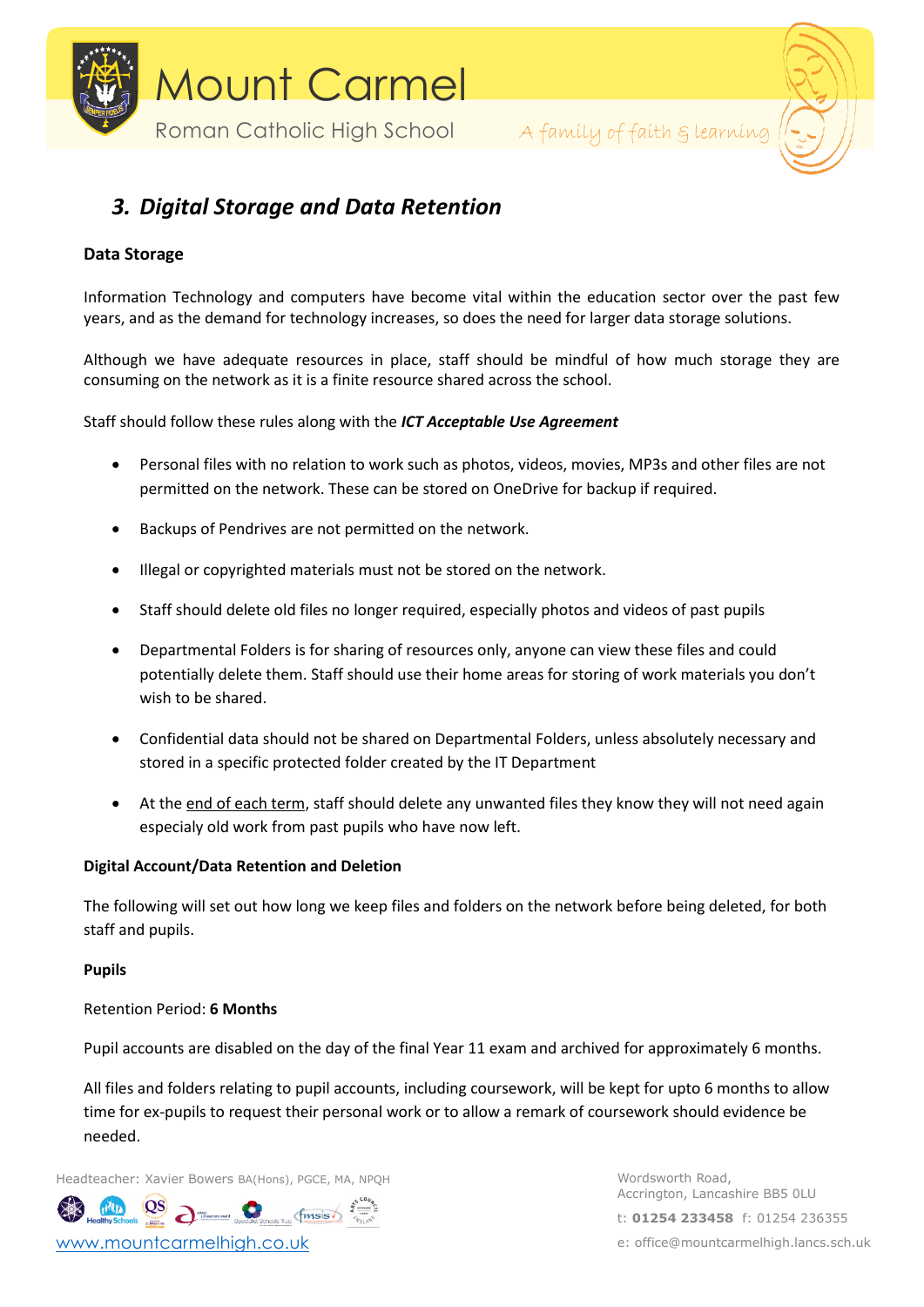



## **Staff & Temporary staff**

## Retention Period: **30 Days**

Staff accounts are suspended at 3:15pm on their final day of contracted work. After this time, access to emails, home area and shared resources will be restricted.

Files and folders in staff home areas will be deleted 30 days after termination of employment date.

Onedrive files will also be kept for 30 days, after this they will be deleted.

Staff should delete all files belonging to themselves before termination of employment.

Staff are permitted to keep files on Departmental Folders after they leave, providing the files will assist Teaching & Learning and be used by current staff.

## **Emails Retention & Deletion**

Emails will be deleted automatically after 15 months (456 Days) from your mail box for both staff and pupils. This is to reduce the risk of a potential databreach and should be done anyway as 'good housekeeping'.

## **Monitoring & Filtering Data**

## Retention Period: **60 Days**

We will keep records of all activities performed on school systems including webpages accessed, files accessed, keywords and general computer use DFE regulations and the Prevent strategy.

This data may be passed to the headteacher or relevant authorites should anything suspicious be found.

All data will be kept for 60 days then removed from the system and will only be accessible by the Network Manager.

# **Physical Data Destruction**

- All files and digital data contained on physical, data bearing media, should be destroyed via the correct channels to ensure full compliance with the data protection act.
- All CDs/DVDs/Floppy disks containing data should be passed to the Network Manager for proper disposal and destruction.
- Old USBs containing data may be re-used but must be passed to the Network Manager to be thoroughly wiped and cleaned before re-using.
- All Waste IT Equipment including Computers, Laptops and tablets should be recycled in line with the WEEE directive and data destroyed in line with the Data Protection Act 2018.

Headteacher: Xavier Bowers BA(Hons), PGCE, MA, NPQH Wordsworth Road,

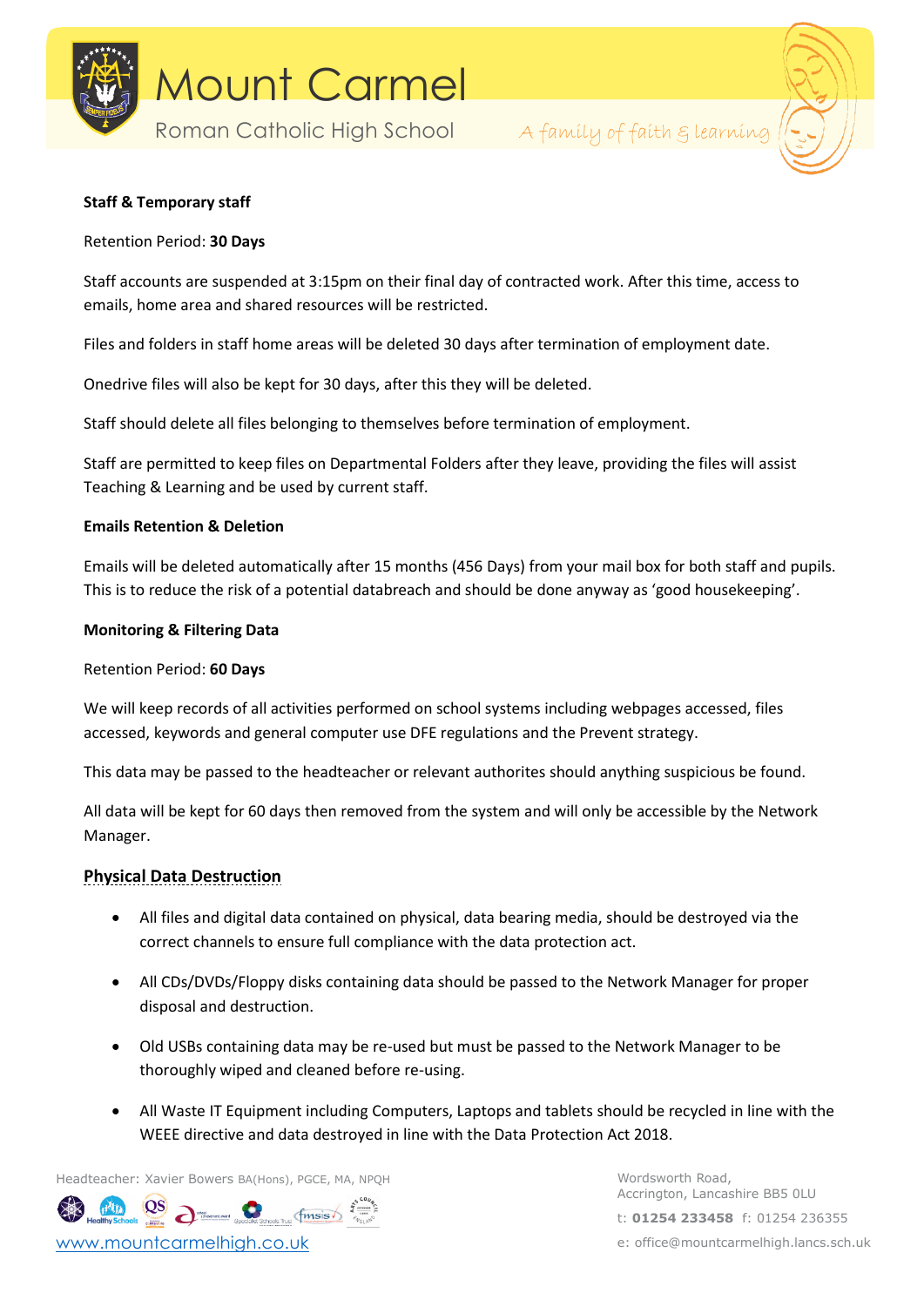



- If staff members have any redundant IT equipment containing any data related to work, these should be passed to the Network Manager for secure data destruction this includes personal devices.
- A record of destroyed data will be kept alongside data destruction certificates for as long as the Data Protection Officer deems necessary.

# *4. Remote Access*

For staff with Internet access at home, it is possible for them to gain remote access to their school computer account in order to download / upload their files. The uploading / downloading of files is subject to the same rules imposed on staff whilst they are in school.

Access is also available to the Departmental Folders and staff can also access Sims.net for submitting reports etc

Access is not a right and may be withdrawn at any time, without prior notice and without reason. Any violation of the terms, as set out may result in the removal of your access outside of school.

# **Terms of the Agreement**

When using any remote access tools staff are bound by the Staff Acceptable Use Agreement alongside the rules below;

The uploading of any files not directly related to your schoolwork is strictly forbidden, as are files of the following nature:

- Any virus infected files;
- Executable files (e.g. computer software, self-extracting archives);
- Command execution files (e.g. JAVA scripts, batch files);
- Files containing any defamatory or unlawful text and/or images;
- Personal music files should not be stored on the system due to copyright issues.

No attempt will be made to interfere with the correct operation of the system and no attempt will be made to access anyone else's school account or attempt to deny anyone else access to their account (denial of service) by any means.

# **Antivirus**

Headteacher: Xavier Bowers BA(Hons), PGCE, MA, NPQH WORD WORDSWORTH Road,

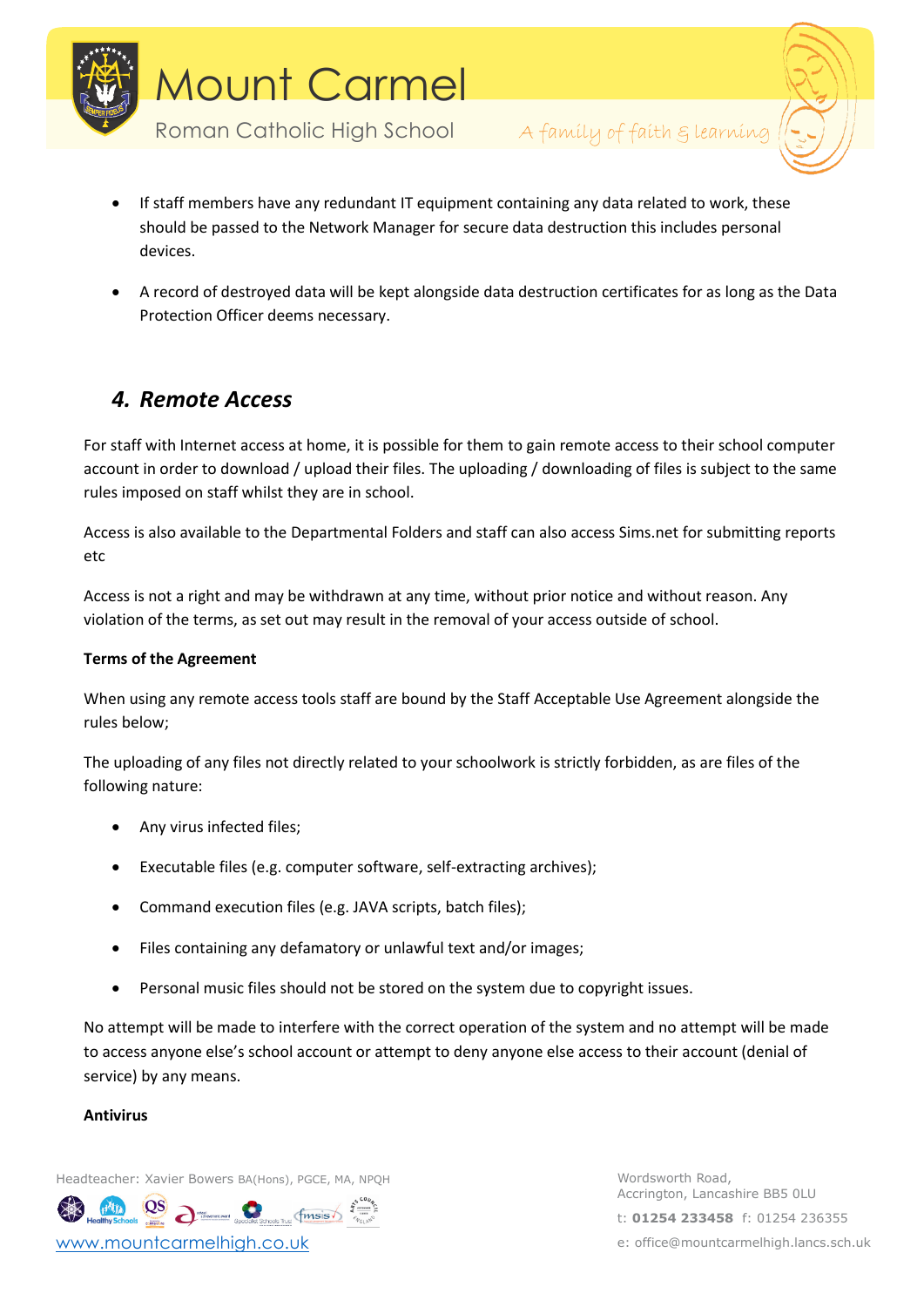

Roman Catholic High School A family of faith glearning



Any computer/terminal you wish to use whilst accessing the school's computer system must have an approved Anti-Virus package installed. If you do not currently have any Anti-Virus software installed, one must be installed before you will be granted remote access. Once installed, the software must be running at all times you are connected/communicating with the school's computer system.

You will undertake all reasonable measures to ensure your anti-virus software is kept up-to-date with the latest software updates and virus detection databases. The following packages are approved:

- Avira Free Antivirus (Free)
- Symantec's Norton Anti-Virus
- Kaspersky
- Panda Free Antivirus
- Windows Defender (Windows 10) (Free)
- Microsoft Security Essentials (Free)

Sims access must be used by yourself and yourself only. Confidential data can be accessed from within Sims and this must be kept private at all times. You must not give your password out to anybody else. It is important to respect and adhere to Data Protection Laws when accessing sensitive date at home.

Under NO circumstances must you leave your computer/terminal unattended whilst accessing ICT services from outside of school.

By using Remote Access, you are aware that you are fully responsible for ALL actions carried out in and/or with your account.

## **Data Protection**

Any files containing sensitive information downloaded to your computer or laptop at home from the school network must be deleted from the device after re-uploading to the school network to avoid a potential breach.

# **5. Online Safety**

Online Safety is a whole school responsibility which encompasses internet technologies and electronic communications such as mobile phones and wireless technology. It highlights the need to educate children and young people about the benefits and risks of using new technology and provides safeguards and awareness for users to enable them to control their online experiences.

Headteacher: Xavier Bowers BA(Hons), PGCE, MA, NPQH WORD WORDSWORTH Road,

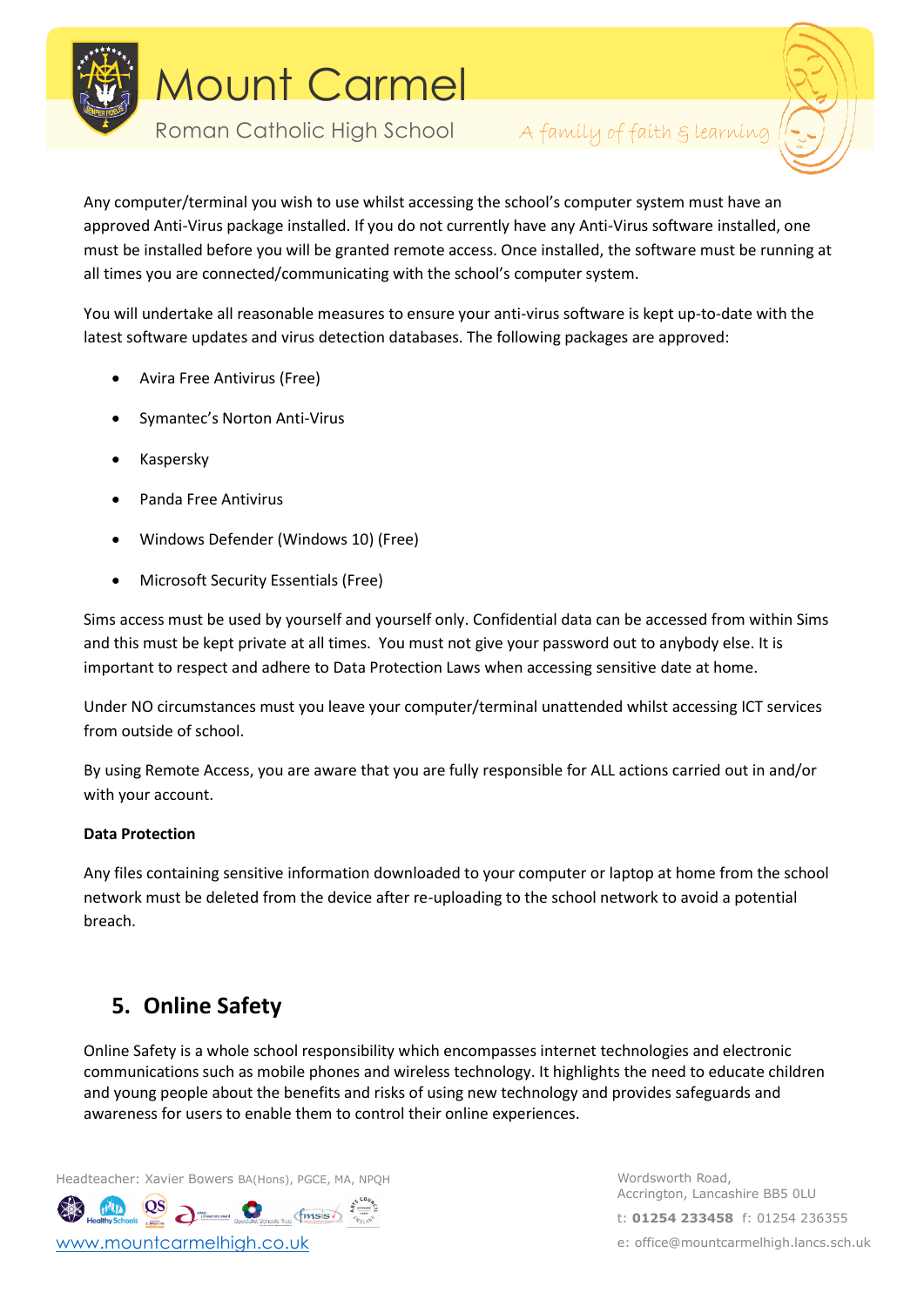



The headteacher has the right to examine any school owned PCs, laptops, iPads or any other electronic devices and any software or applications held or run on any such devices.

Online Safety depends on effective practice at a number of levels:

- Responsible ICT use by all staff and pupils; encouraged by education and made explicit through published policies.
- Sound implementation of online safety in both administration and curriculum, including secure school network design and use.
- Safe and secure broadband from **Schools Broadband Ltd** including the effective management of **Lightspeed Filter**.
- In house firewall for filtering and monitoring.
- National Education Network standards and specifications.

## **Teaching and Learning**

## **Why Internet use is important**

- The Internet is an essential element in 21st century life for education, business and social interaction. The school has a duty to provide students with quality Internet access as part of their learning experience.
- Internet use is a part of the statutory curriculum and a necessary tool for staff and students.

## **Internet use will enhance learning**

- The school internet access is designed expressly for students use and includes filtering appropriate to the age of students.
- Pupils will be taught what internet use is acceptable and what is not and given clear objectives for Internet use.
- Students will be educated in the effective use of the internet in research, including the skills of knowledge location, retrieval and evaluation

## **Pupils will be taught how to evaluate Internet content**

- Staff and pupils must respect the copyright law 1988.
- Pupils will be taught to be critically aware of the materials they read and shown how to validate information before accepting its accuracy as part of the Computing Curriculum.

## **Managing Internet Access**

## **Information system security**

Headteacher: Xavier Bowers BA(Hons), PGCE, MA, NPQH WORD WORDSWORTH Road,

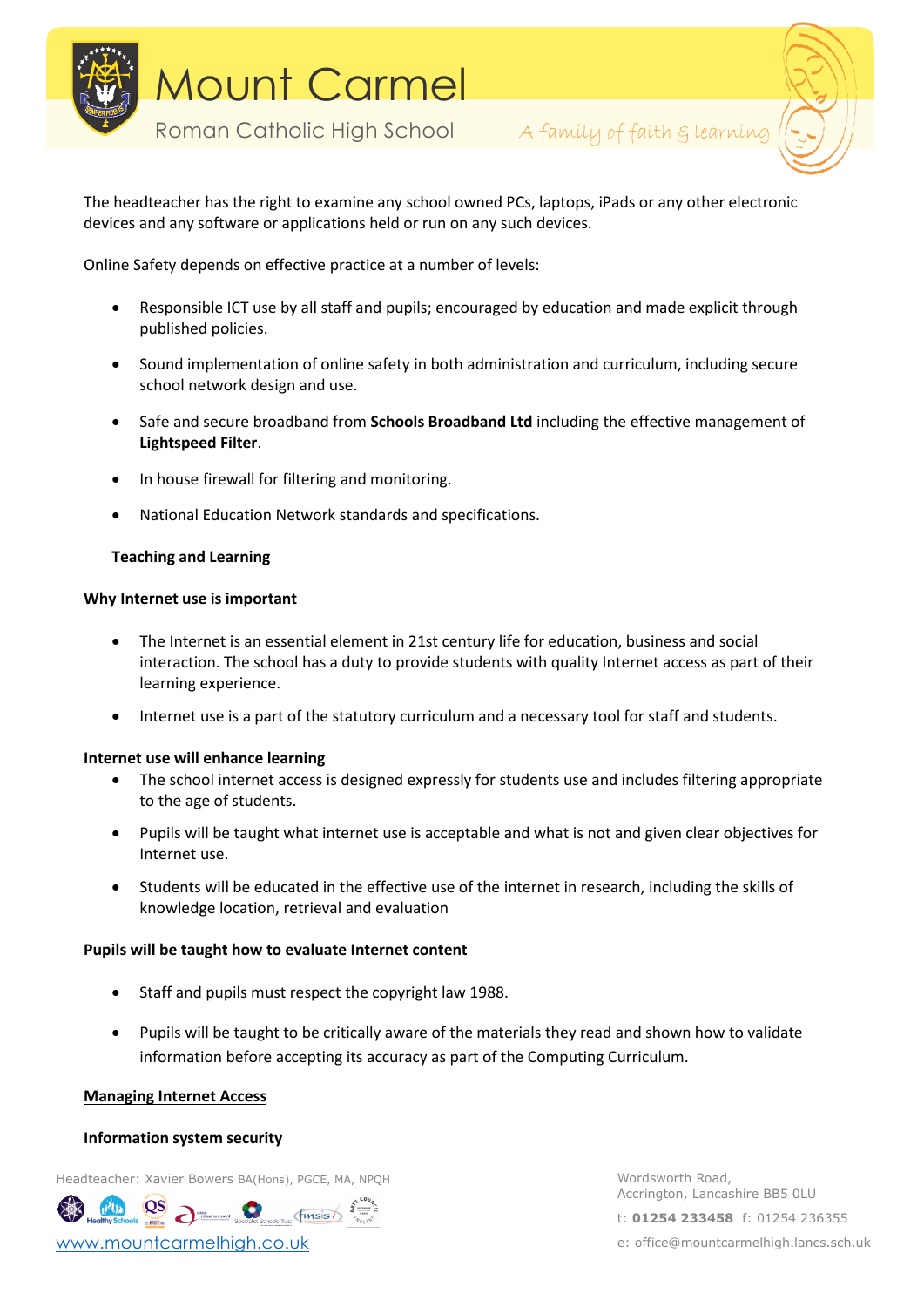

Roman Catholic High School A family of faith & learning



The school's ICT systems capacity and security will be reviewed regularly. Virus protection will be installed and updated automatically from a dedicated server. Security strategies will be discussed with the Local Authority.

## **E-mail**

- Pupils may only use approved e-mail accounts on the school system.
- Pupils must immediately tell a teacher if they receive offensive e-mail.
- Pupils must not reveal personal details of themselves or others in e-mail communication, or arrange to meet anyone without specific permission.
- E-mail sent to an external organisation should be written carefully and authorised before sending, in the same way as a letter written on school headed paper.
- The forwarding of chain letters is not permitted.

## **Published content and the school website**

- The contact details on the website should be the school address, e-mail and telephone number. Staff or pupils' personal information will not be published.
- The headteacher or nominee will take overall editorial responsibility and ensure that content is accurate and appropriate.
- Work can only be published with the permission of the pupils.

# **Social networking and personal publishing**

- School will block access to social networking sites.
- Newsgroups will be blocked unless a specific use is approved.
- Pupils will be advised never to give out personal details of any kind which may identify them or their location.
- Pupils should be advised on security and encouraged to set passwords, deny access to unknown individuals and how to block unwanted communications.
- Pupils should be encouraged to invite known friends only and deny access to others.

## **Managing filtering**

Headteacher: Xavier Bowers BA(Hons), PGCE, MA, NPQH WORD WORDSWORTH Road,

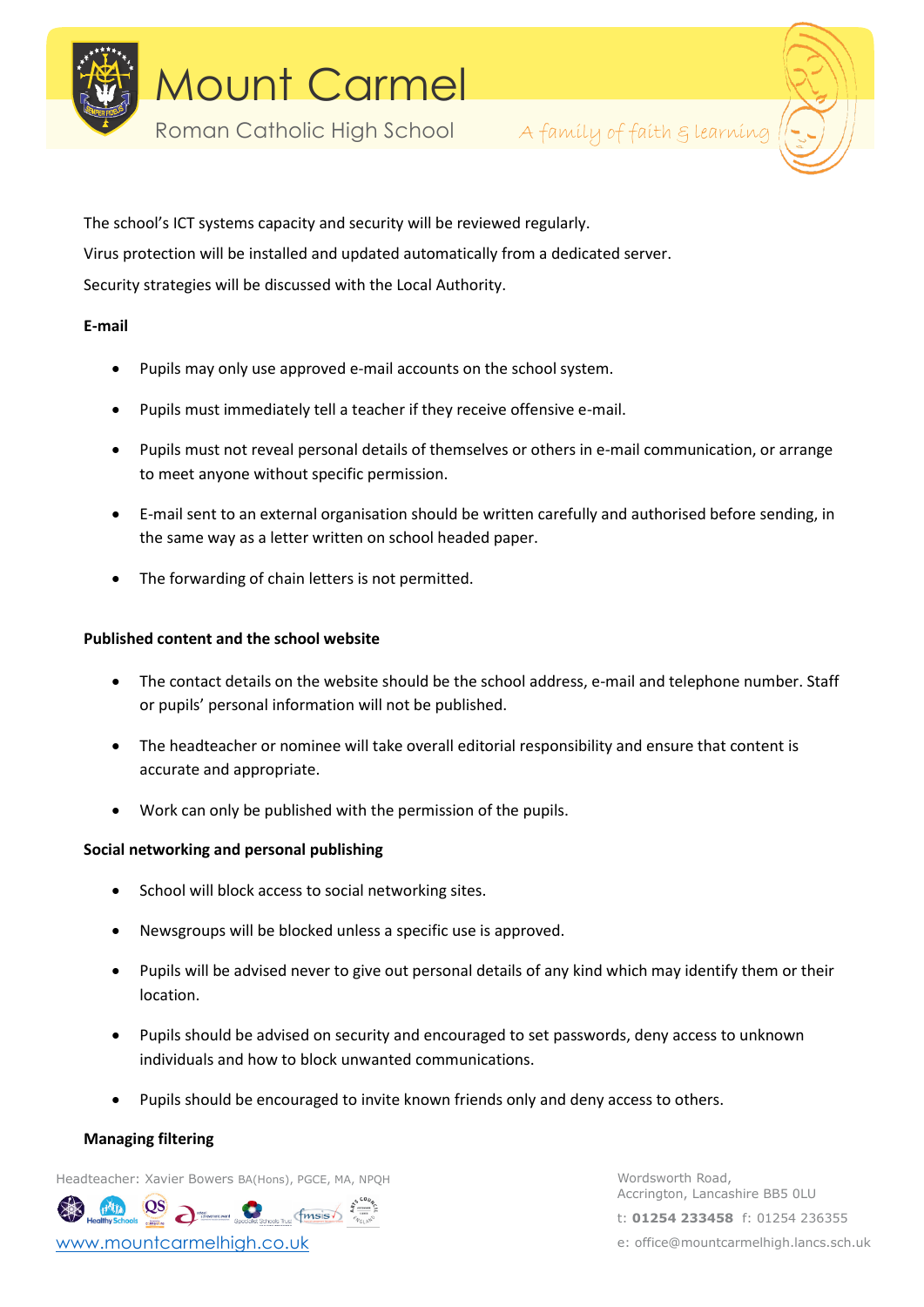



- The school will work in partnership with the **Schools Broadband ltd** to ensure systems to protect pupils are reviewed and improved.
- If staff or pupils discover an unsuitable site, it must be reported at once to the Network Manager for screening.
- The use of proxy sites will not be tolerated and any pupil discovered using these sites will be reported to CL ICT for sanctions to be imposed.
- Senior staff will ensure that regular checks are made to ensure that the filtering methods selected are appropriate, effective and reasonable.

## **Managing videoconferencing (Teams)**

- Video conferencing should use the educational broadband network.
- Pupils should not make or answer a video conference call to an unknown person without staff supervision.

## **Managing emerging technologies**

- Emerging technologies will be examined for educational benefit and a risk assessment will be carried out before use in school is allowed.
- Mobile phones should not be used in school. The sending of abusive or inappropriate text messages is forbidden.
- The use of mobile phones to take photographs or video footage of incidents i.e. fighting or bullying will not be tolerated.

## **Protecting personal data**

• Personal data will be recorded, processed, transferred and made available according to the Data Protection Act 2018.

# **Monitoring of network usage**

The school reserves the right to monitor monitor and ensure transparency in the use of the school's information systems and Internet access. We may also excersise the right to intercept e-mail and to delete inappropriate materials where it believes unauthorised use of the school's information system may be taking place.

## **Policy Decisions**

#### **Authorising Internet access**

Headteacher: Xavier Bowers BA(Hons), PGCE, MA, NPQH WORD WORDSWORTH Road,

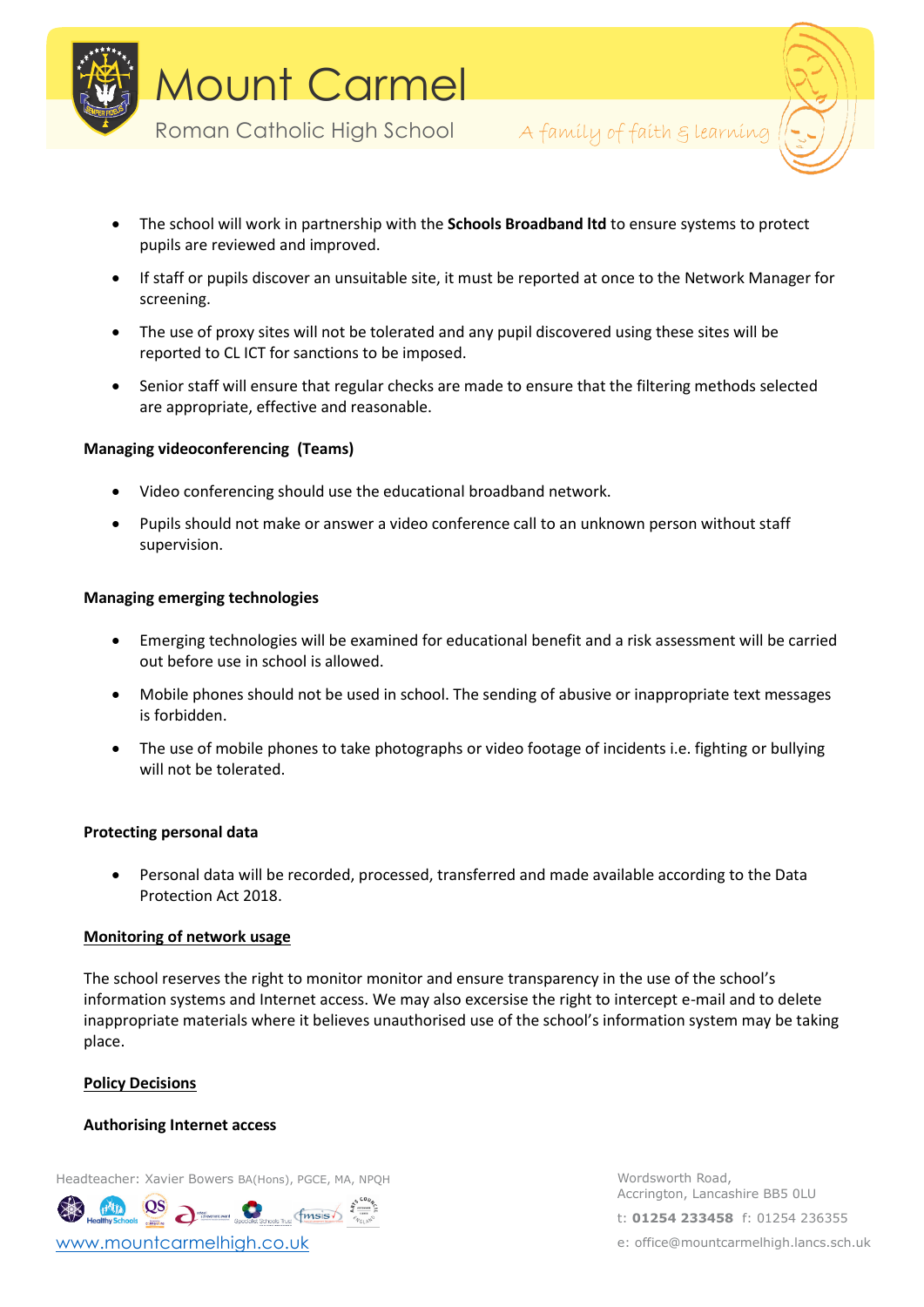



- All staff must read the full '**Digital Communications Policy**' including the '**Staff Acceptable Use Agreement'** before using any school ICT resource.
- ICT access, including internet access is given at the school's discretion and can be revoked at anytime.
- Pupils must apply for Internet access individually by agreeing to comply with the **Pupil Acceptable Use Agreement**.
- Parents will be asked to sign and return a consent form when their child enrols at school.

# **6. Mobile Phone and Personal Devices**

A code of conduct is promoted with the aim of creating a cooperative workforce, where staff work as a team, have high values and respect each other; thus creating a strong morale and sense of commitment leading to increased productivity. Our aim is therefore that all practitioners:-

- Have a clear understanding of what constitutes misuse
- Know how to minimise risk
- Avoid putting themselves into compromising situations which could be misinterpreted and lead to possible allegations
- Understand the need for professional boundaries and clear guidance regarding acceptable use
- Are responsible for self-moderation of their own behaviours
- Are aware of the importance of reporting concerns promptly It is fully recognised that imposing rigid regulations on the actions of others can be counterproductive.

An agreement of trust is therefore promoted regarding the carrying and use of mobile phones within the setting, which is agreed to by all users.

- Staff are not permitted to make/receive calls/texts during contact time with children. Emergency contact should be made via the school office and/or via landlines or by walkie-talkies where provided. If you are in a location where communication is not possible (e.g. playing fields) and you do not have a walkie-talkie then staff should carry mobile phones for emergency use only.
- Staff should have their phones on silent or switched off and out of sight (eg in a drawer, handbag) during class time.

Headteacher: Xavier Bowers BA(Hons), PGCE, MA, NPQH WORD WORDSWORTH Road,

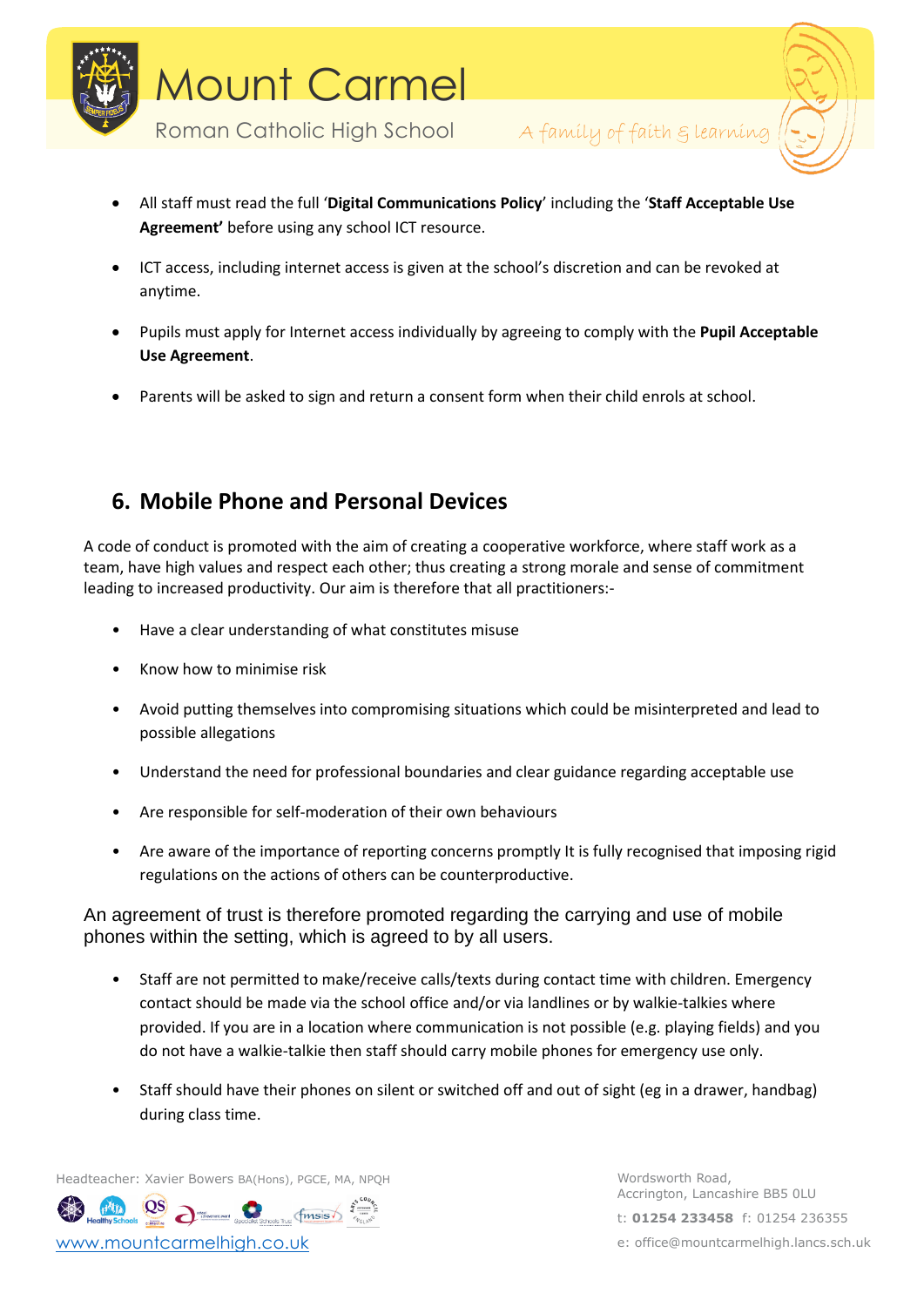

Roman Catholic High School A family of faith g learning



- Mobile phones should not be used in a space where children are present (eg classroom, corridor, playground).
- Use of phones (including receiving/sending texts and emails) should be limited to non-contact time when no children are present e.g in office areas, staff room, empty classrooms.
- Staff must security protect access to their phone.
- Should there be exceptional circumstances (e.g acutely sick relative), then staff should make the Headteacher and office staff aware of this so messages can be relayed promptly.
- Staff should report any usage of mobile devices that causes them concern to the Headteacher.

# **Mobile Phones for work related purposes**

We recognise that mobile phones provide a useful means of communication on off-site activities. However, staff should ensure that:-

- Mobile use on these occasions is appropriate and professional
- Mobile phones should not be used to make contact with parents during school trips all relevant communications should be made via the School Mobiles Provided.
- Where possible, staff should not use recording equipment on their mobile phones, for example: to take recordings of children, or sharing images. Legitimate recordings and photographs should be captured using school equipment such as cameras, ipads or school phones. Where this is not possible, photos/videos should be transferred to the school network ASAP and the images deleted off your phone immediately.

# **7. Social Networking**

## **1. PURPOSE**

This Policy sets out the school's position regarding the use of social networking sites and other forms of social media. The aim of this document is to ensure that all employees are fully aware of the risks associated with using such sites and their responsibilities with regards to the safeguarding and protection of both children and themselves.

# **2. APPLICATION**

Headteacher: Xavier Bowers BA(Hons), PGCE, MA, NPQH WORD WORDSWORTH Road,

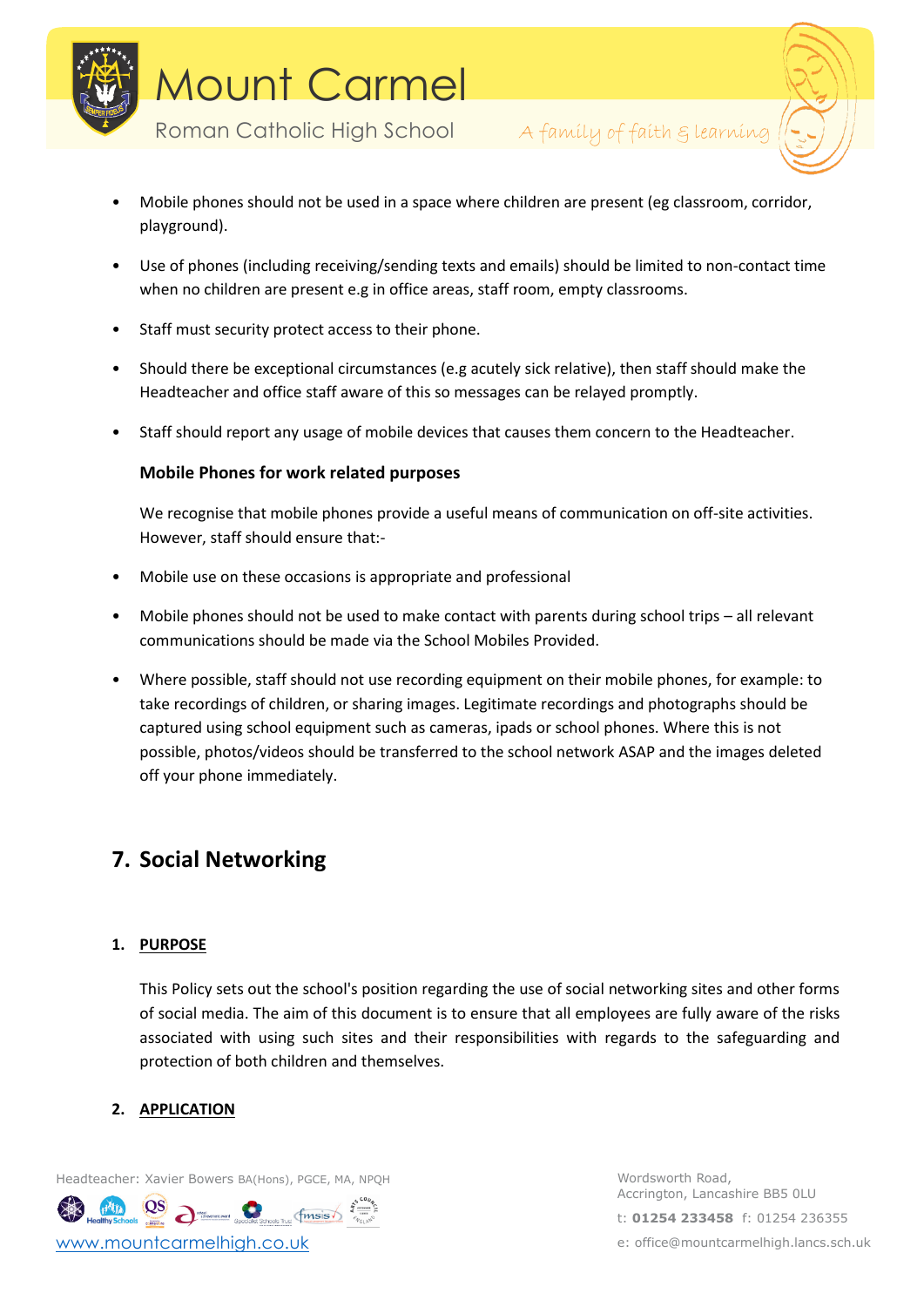



This applies to all staff employed in delegated schools and those Teachers employed in Centrally Managed Services.

# **3. BACKGROUND**

- 3.1 The use of social networking sites such as Facebook, Instagram, Twitter and MySpace has over recent years become the primary form of communication between friends and family. In addition there are many other sites which allow people to publish their own pictures, text and videos such as YouTube and Snapchat.
- 3.2 It would not be reasonable to expect or instruct employees not to use these sites which, if used with caution, should have no impact whatsoever on their role in school. Indeed, appropriate use of some sites may also have professional benefits. For example many schools now use sites such as Facebook and Twitter as a means to enhance parental engagement.
- 3.3 It is now widely acknowledged that use of such sites does not provide a completely private platform for personal communications. Even when utilised sensibly and with caution employees are vulnerable to their personal details being exposed to a wider audience than they might otherwise have intended. One example of this is when photographs and comments are published by others without the employees consent or knowledge which may portray the employee in a manner which is not conducive to their role in school.
- 3.4 Difficulties arise when staff utilise these sites and they do not have the relevant knowledge or skills to ensure adequate security and privacy settings. In addition there are some cases when employees deliberately use these sites to communicate with and/or form inappropriate relationships with children and young people.

# **4. GUIDANCE AND ADVICE**

- 4.1 Employees who choose to make use of social networking site/media should be advised as follows:-
- (i) That they should not access these sites for personal use during working hours;
- (ii) That they familiarise themselves with the site's 'privacy settings' in order to ensure that information is not automatically shared with a wider audience than intended; Guidance on Social Media Privacy settings can be obtained from the Online safety Coordinator or Network Manager.
- (iii) That they do not conduct or portray themselves in a manner which may:-
	- bring the school into disrepute;
	- lead to valid parental complaints;
	- be deemed as derogatory towards the school and/or it's employees;
	- be deemed as derogatory towards pupils and/or parents and carers;
	- bring into question their appropriateness to work with children and young people.

Headteacher: Xavier Bowers BA(Hons), PGCE, MA, NPQH WORD WORDSWORTH Road,

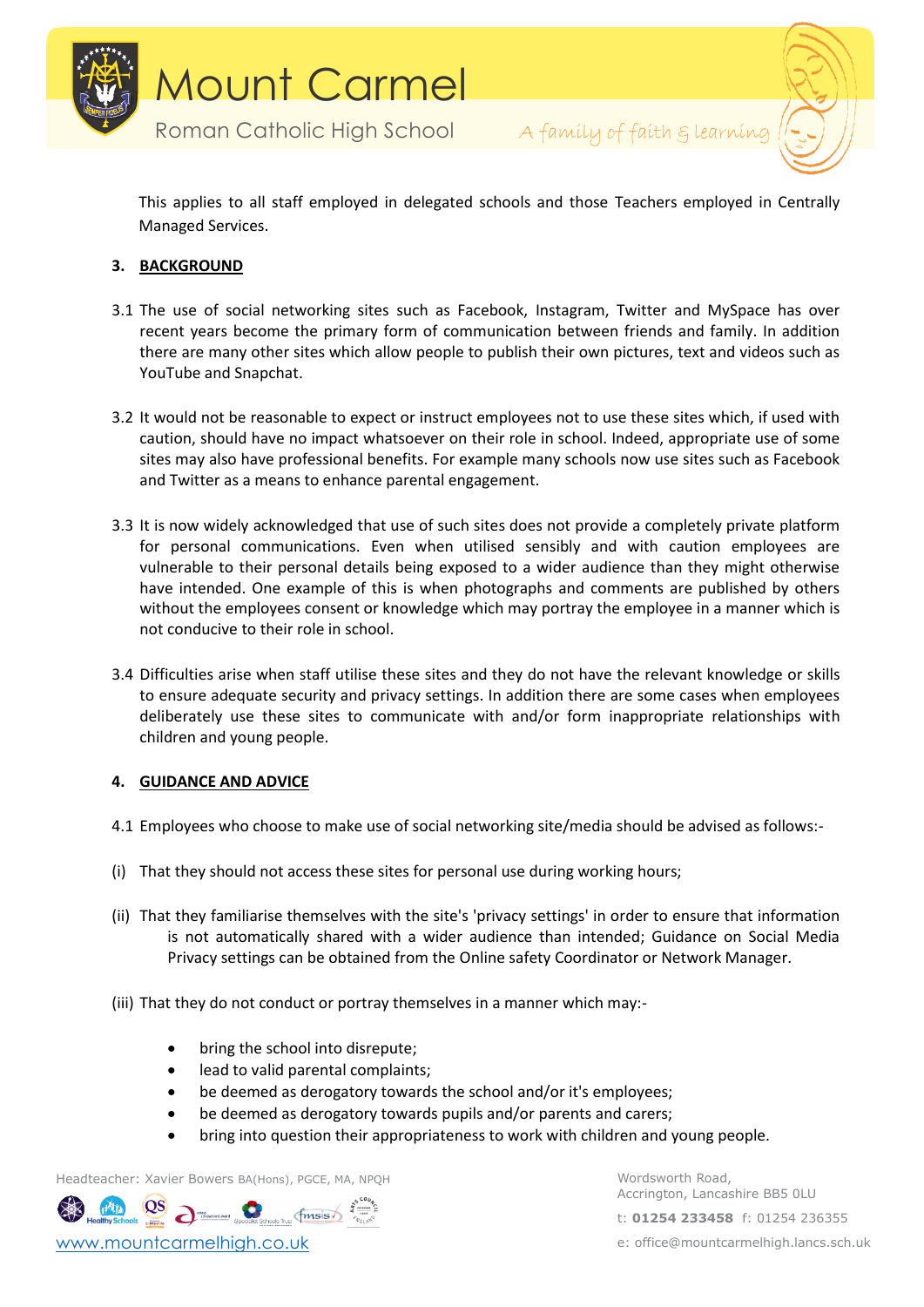



- (iv) That they do not form on-line 'friendships' or enter into communication with \*parents/carers and pupils as this could lead to professional relationships being compromised.
- (v) On-line friendships and communication with former pupils should be strongly discouraged particularly if the pupils are under the age of 18 years.

*(\*In some cases employees in schools/services are related to parents/carers and/or pupils or may have formed on-line friendships with them prior to them becoming parents/carers and/or pupils of the school/service. In these cases employees should be advised that the nature of such relationships has changed and that they need to be aware of the risks of continuing with this method of contact. They should be advised that such contact is contradictory to this Policy and as such they are potentially placing themselves at risk of formal action being taken under the school's Disciplinary Procedure*.)

4.2 Schools should not access social networking sites in order to 'vet' prospective employees. Such practice could potentially create an un-level playing field and lead to claims of discrimination if for example the selection panel were to discover a candidate held a protective characteristic as defined by the Equality Act.

## **5. SAFEGUARDING ISSUES**

Communicating with both current and former pupils via social networking sites or via other nonschool related mechanisms such as personal e-mails and text messaging can lead to employees being vulnerable to serious allegations concerning the safeguarding of children and young people.

The Department for Education document 'Guidance for Safer Working Practices for Adults Working with Children and Young people in Educational Settings (May 2019) states:-

| 12. Communication with children (including the use of                                                                                                                                                                                                                            | This means that adults should:                                                                                          |
|----------------------------------------------------------------------------------------------------------------------------------------------------------------------------------------------------------------------------------------------------------------------------------|-------------------------------------------------------------------------------------------------------------------------|
| technology) In order to make best use of the many educational<br>and social benefits of new and emerging technologies, pupils<br>need opportunities to use and explore the digital world. Online<br>risks are posed more by behaviours and values than the<br>technology itself. | · not seek to communicate/make<br>contact or respond to contact with<br>pupils outside of the purposes of<br>their work |
| Staff should ensure that they establish safe and responsible<br>online behaviours, working to local and national guidelines and<br>acceptable use policies which detail how new and emerging<br>technologies may be used.                                                        | • not give out their personal<br>details<br>• use only equipment and Internet<br>services provided by the school or     |
| Communication with children both in the 'real' world and<br>through web based and telecommunication interactions should<br>take place within explicit professional boundaries. This includes<br>the use of computers, tablets, phones, texts, e-mails, instant                   | setting<br>• turn off 3G/4G data access on<br>school premises                                                           |

Headteacher: Xavier Bowers BA(Hons), PGCE, MA, NPQH WORD WORDSWORTH Road,

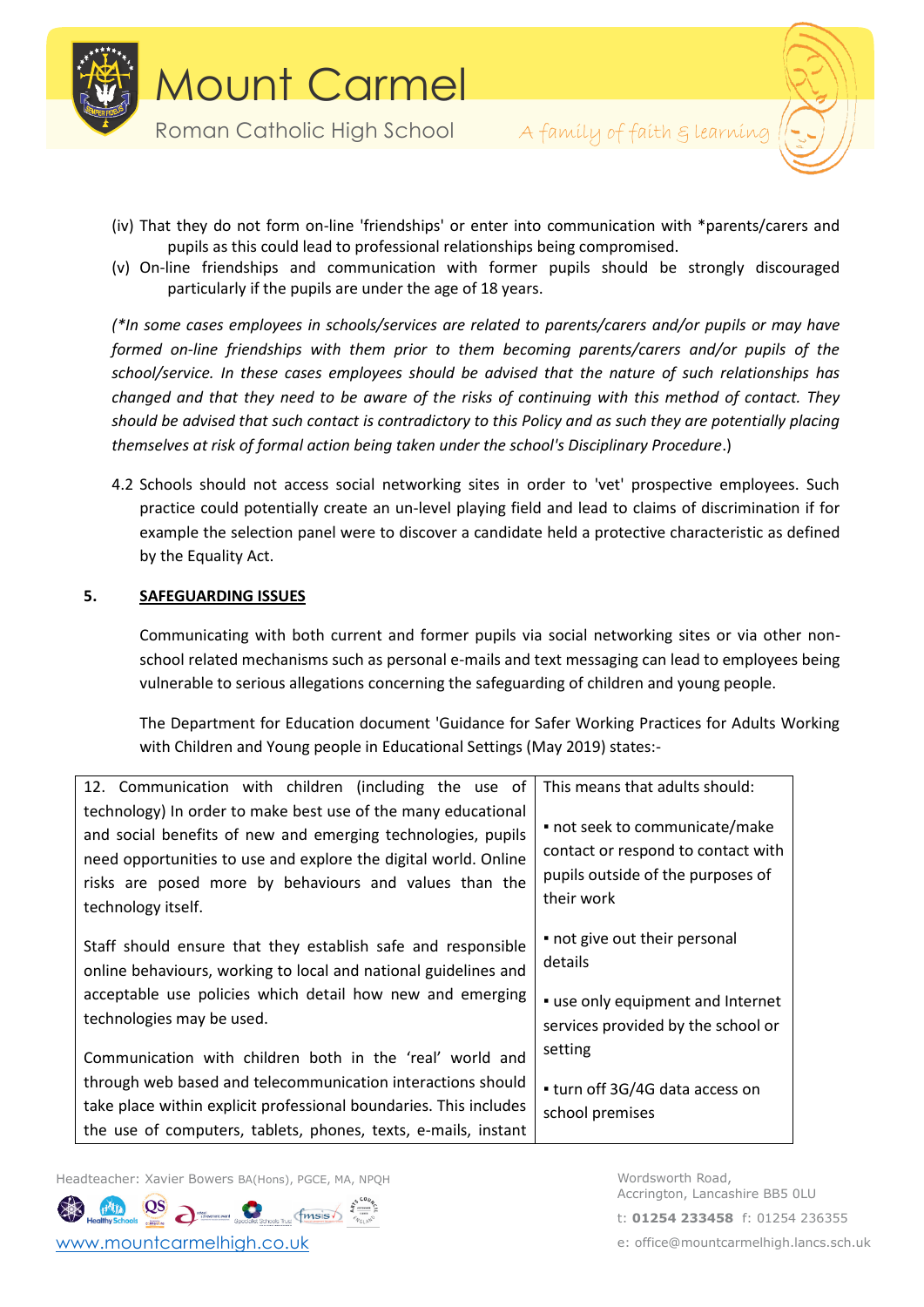

Roman Catholic High School A family of faith glearning



| messages, social media such as Facebook and Twitter, chat-<br>rooms, forums, blogs, websites, gaming sites, digital cameras,<br>videos, web-cams and other hand-held devices. (Given the<br>ever-changing world of technology it should be noted that this<br>list gives examples only and is not exhaustive.)<br>Staff should not request or respond to any personal<br>information from children other than which may be necessary<br>in their professional role. They should ensure that their<br>communications are open and transparent and avoid any<br>communication which could be interpreted as 'grooming<br>behaviour' | • follow their school / setting's<br><b>Acceptable Use Policy</b><br>· ensure that their use of<br>technologies could not bring their<br>employer into disrepute<br>• not discuss or share data relating<br>to children/ parents / carers in<br>staff social media groups<br>This means that education<br>settings should: |
|-----------------------------------------------------------------------------------------------------------------------------------------------------------------------------------------------------------------------------------------------------------------------------------------------------------------------------------------------------------------------------------------------------------------------------------------------------------------------------------------------------------------------------------------------------------------------------------------------------------------------------------|----------------------------------------------------------------------------------------------------------------------------------------------------------------------------------------------------------------------------------------------------------------------------------------------------------------------------|
| Staff should not give their personal contact details to children<br>for example, e-mail address, home or mobile telephone<br>numbers, details of web-based identities. If children locate<br>these by any other means and attempt to contact or<br>correspond with the staff member, the adult should not<br>respond and must report the matter to their manager. The<br>child should be firmly and politely informed that this is not<br>acceptable.                                                                                                                                                                             | • wherever possible, provide<br>school devices such as cameras<br>and mobile phones rather than<br>expecting staff to use their own<br>(e.g. on school trips)                                                                                                                                                              |
| Staff should, in any communication with children, also follow<br>the guidance in section 7 'Standards of Behaviour'.                                                                                                                                                                                                                                                                                                                                                                                                                                                                                                              |                                                                                                                                                                                                                                                                                                                            |
| Staff should adhere to their establishment's policies, including<br>those with regard to communication with parents and carers<br>and the information they share when using the internet.                                                                                                                                                                                                                                                                                                                                                                                                                                         |                                                                                                                                                                                                                                                                                                                            |
| http://www.education.gov.uk/                                                                                                                                                                                                                                                                                                                                                                                                                                                                                                                                                                                                      |                                                                                                                                                                                                                                                                                                                            |

# **6. RECOMMENDATIONS**

- (i) That this policy document is shared with all staff who come into contact with children and young people, that it is retained in Staff Handbooks and that it is specifically referred to when inducting new members of staff into your school/service.
- (ii) That appropriate links are made to this document with your school/services Acceptable Use Agreement
- (iii) That employees are encouraged to consider any guidance issued by their professional association/trade union concerning the use of social networking sites

Headteacher: Xavier Bowers BA(Hons), PGCE, MA, NPQH WORD WORDSWORTH Road,